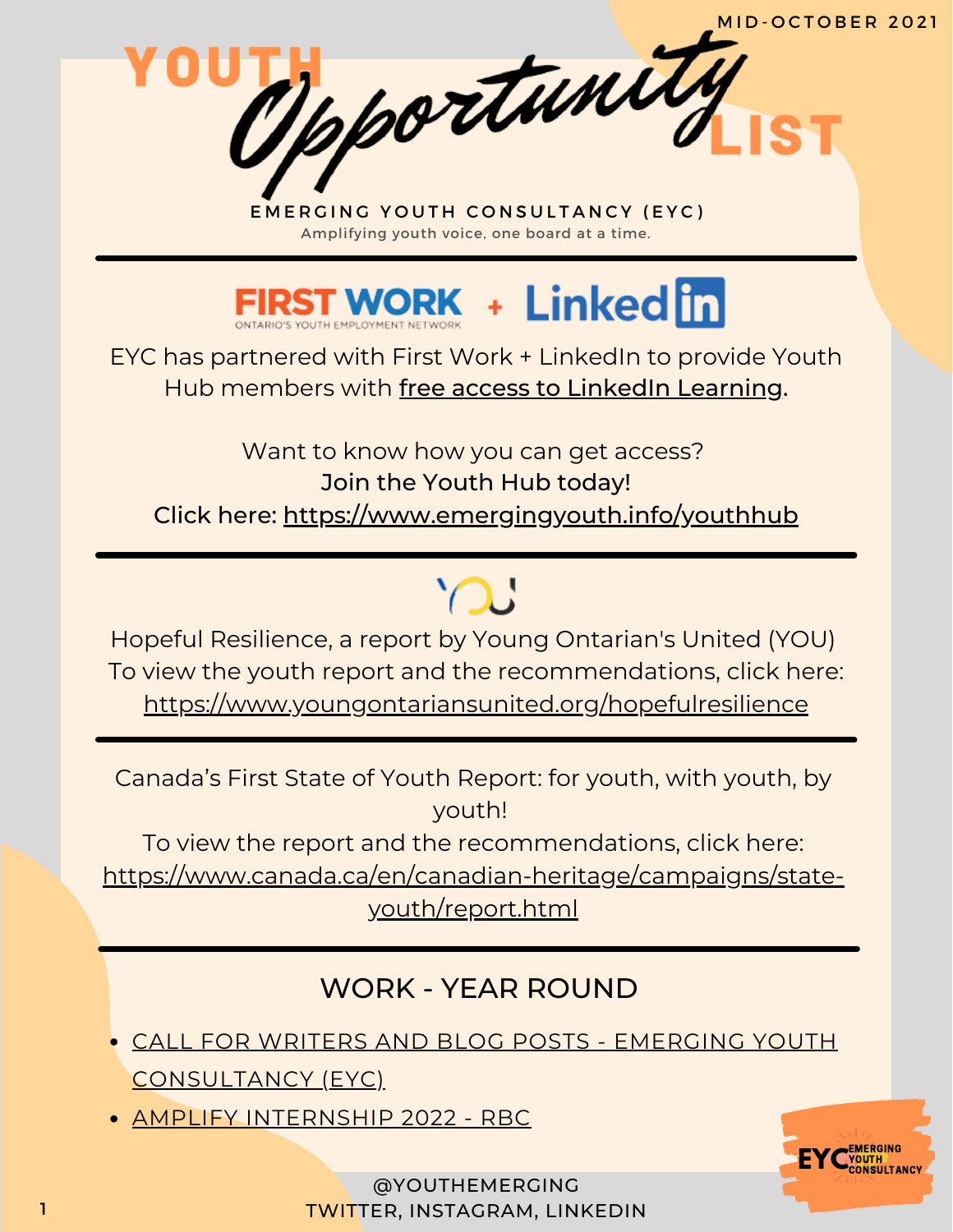- VARIOUS ROLES [\(INVENTORY\)](https://jobs.lever.co/sparelabs/90ac2a45-b8fe-4004-97ca-4f37d88bcf70) SPARE
- [INTERVIEWME](https://marsdd.formstack.com/forms/interviewme_ontario) INVENTORY ONTARIO
- VARIOUS [INTERNSHIP/CO-OP](https://jobs.rbc.com/ca/en/featuredopportunities/student-early-talent-jobs) PROGRAMS RBC
- VARIOUS TECH INTERNSHIPS CANADIAN [INTERNSHIPS](https://www.findcanadianinternships.ca/)
- FEDERAL STUDENT WORK EXPERIENCE PROGRAM (FSWEP) - [GOVERNMENT](https://www.canada.ca/en/public-service-commission/jobs/services/recruitment/students/federal-student-work-program.html) OF CANADA
- **STUDENT [OPPORTUNITIES](https://careers-carrieres.cra-arc.gc.ca/gol-ged/wcis/pub/rtrvjbpst.action?pi=D06726B228B01EDBB2C1A18D2C3EA0F2) CRA**
- EPIC SUPPORT STAFF [LAKERIDGE](https://careers.lakeridgehealth.on.ca/eRecruit/VacancyDetail.aspx?VacancyUID=000000033155) HEALTH
- CALL CENTRE AGENT [NUMERIS](https://numeris.csod.com/ux/ats/careersite/6/home/requisition/406?c=numeris)
- STUDENT/NEW GRAD [OPPORTUNITIES](https://jobs.scotiabank.com/go/Student-&-New-Grad-Jobs/2298417/?utm_campaign=JB_Sept20_Campus_CareerSite_CTA_EN) SCOTIABANK
- LINKEDIN GROUP: STUDENT [OPPORTUNITIES](https://www.linkedin.com/groups/12455311) IN THE GTA
- EARLY CAREERS (VARIOUS [POSITIONS\)](https://careers.canon.ca/early-careers/) CANON CANADA
- [INTRAPRENEURSHIP](https://ventureforcanada.ca/programs/intrapreneurship) PROGRAM VENTURE FOR CANADA

## WORK - NEW THIS MONTH

- BLACK YOUTH [FELLOWSHIP](https://form.jotform.com/212453196820050) PROGRAM
- MULTIPLE ROLES (CUSTOMER SUPPORT, SALES, ENGINEERING & OPERATIONS) - [CANIMMUNIZE](https://jobs.lever.co/canimmunize)
- ECONOMIST AND POLICY ANALYST, [POST-SECONDARY](https://emploisfp-psjobs.cfp-psc.gc.ca/psrs-srfp/applicant/page1800?poster=1659246) RECRUITMENT - DEPARTMENT OF FINANCE CANADA
- [STRATEGY](https://gemic.com/position/call-for-strategy-interns-summer-2022/) INTERNS, SUMMER 2022 GEMIC
- JUNIOR [ACCOUNTANT](https://jobs.lever.co/sparelabs/137a1959-443e-414f-b90c-86799e03da69) SPARE
- PROJECT [MANAGER](https://cnpea.ca/en/about-cnpea/blog/1229-we-re-expanding-our-team) CNPE[A](https://cnpea.ca/en/about-cnpea/blog/1229-we-re-expanding-our-team)
- MARKETING ASSOCIATE [ALPHASHINE](https://www.linkedin.com/jobs/view/2746070450/)



@YOUTHEMERGING 2 TWITTER, INSTAGRAM, LINKEDIN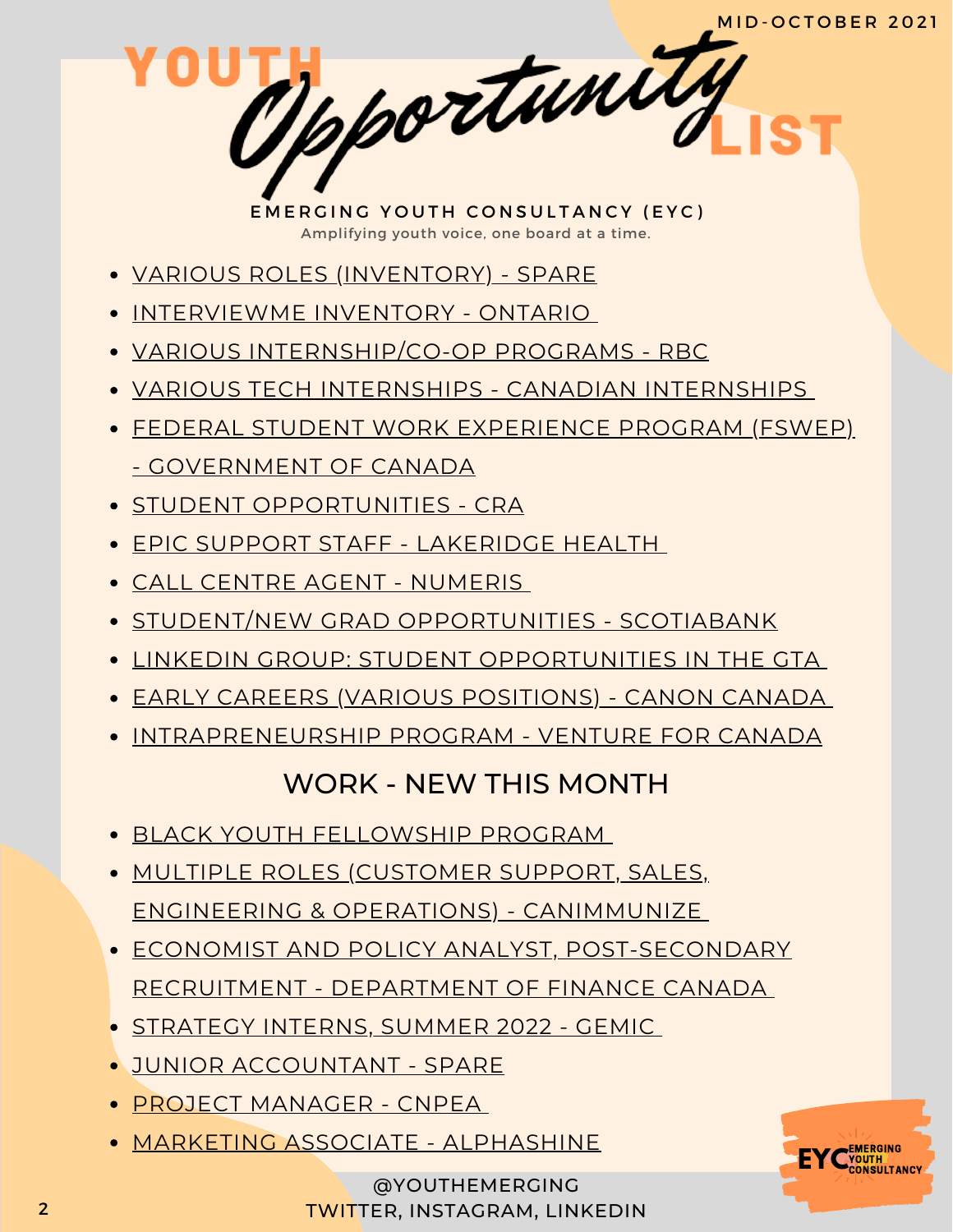- AUDIENCE ENGAGEMENT SPECIALIST [SCIENCEUPFIRST](https://www.scienceupfirst.com/wp-content/uploads/2021/09/SUF_AudienceEngagementSpecialist_EN.pdf)
- 2 SPIRIT PROGRAMS [COORDINATOR](https://enchantenetwork.ca/en/job-description-2-spirit-programs-coordinator/) THE ENCHANTÉ **NETWORK**
- RESEARCH ANALYST TORONTO REGION IMMIGRANT [EMPLOYMENT](https://triec.ca/wp-content/uploads/2021/10/TRIEC-Research-Specialist.pdf) COUNCIL
- **PROGRAM OFFICER, SUMMIT AND COMMUNITY** [ENGAGEMENT](https://static1.squarespace.com/static/6114116720eaa64d55c7239a/t/615d0611138d805d58cf04b7/1633486353383/October+2021_Job+Description_Program+Officer%5B85%5D.pdf) - FORA
- [PARTNERSHIPS](https://www.youthclimatelab.org/join-the-team) AND DEVELOPMENT MANAGER YOUTH CLIMATE LAB
- COMMUNICATIONS ASSISTANT CANADA [HOMESHARE/NATIONAL](https://uploads-ssl.webflow.com/60930ab0111822735f3b9f02/615d94f033866e698d395cea_Canada%20HomeShare%20Communications%20Assistant%20JD.pdf) INITIATIVE FOR THE CARE OF THE ELDERLY
- SUMMER STUDENT BORDER SERVICES OFFICER [PROGRAM](https://emploisfp-psjobs.cfp-psc.gc.ca/srs-sre/page01.htm?poster=822&lang=en) - CBSA
- ENTRY LEVEL [SOFTWARE](https://jobs.lever.co/coursera/76cfc6e3-ecce-4e4b-80f1-d2d1f1e2a4dd?lever-via=xp2WksmwPq) ENGINEER COURSER[A](https://jobs.lever.co/coursera/76cfc6e3-ecce-4e4b-80f1-d2d1f1e2a4dd?lever-via=xp2WksmwPq)
- PART TIME JUNIOR SOCIAL MEDIA CONSUMER SUPPORT SPECIALIST - DIVA [INTERNATIONAL](https://divainternationalinc.applytojob.com/apply/vSXAbMLqvI/PartTime-Junior-Social-Media-Consumer-Support-Specialist)
- CLINIC [RECEPTIONIST](http://ppt.on.ca/job/clinic-reception-relief/) (RELIEF) PLANNED PARENTHOOD TORONTO
- **STUDENT [OPPORTUNITIES](https://www.linkedin.com/posts/andrew-roth43_students-genz-studentsoflinkedin-activity-6849051452443381760-srPu/) GEN Z DESIGNS**

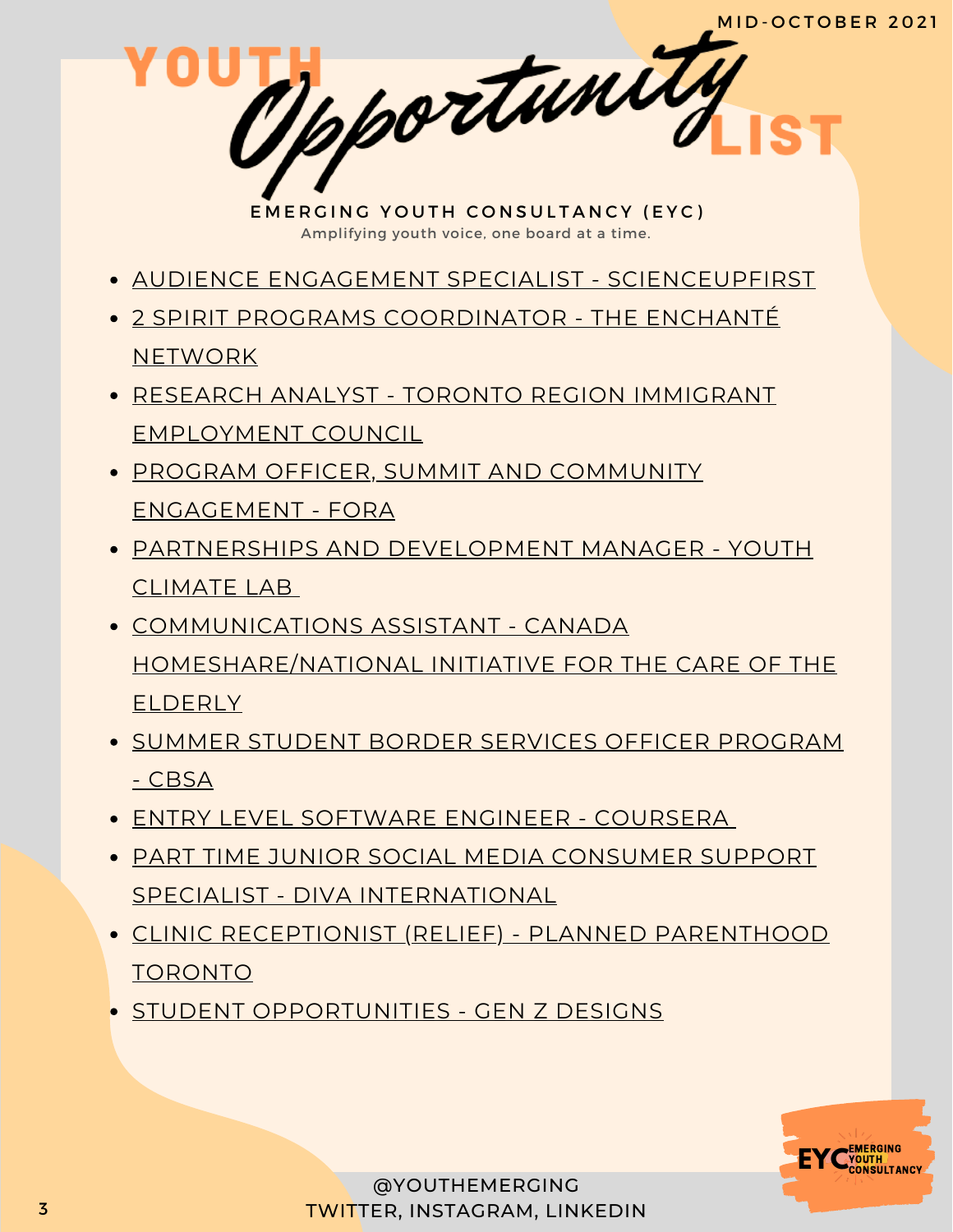### VOLUNTEER

- MENTOR & TECHNICAL ADVISOR RECRUITMENT YOUTH CHALLENGE [INTERNATIONAL](https://www.yci.org/InnovateMYFuture/Climate-Leader-call-for-mentors/)
- [CONTENT](https://docs.google.com/forms/d/e/1FAIpQLSdrPDQyYnWAdQ9yYXP0GKw-ftm8b_vwJzkFtFke8Lme939OPA/viewform) CREATOR 16 WEEKS
- OVERNIGHT CRISIS [RESPONDER](https://kidshelpphone.ca/get-involved/participate/call-volunteers-crisis-text-line) KIDS HELP PHONE
- INDIGENOUS [ENGAGEMENT](https://kidshelpphone.ca/get-involved/first-nations-inuit-and-metis/volunteer-for-our-indigenous-engagement-program/) PROGRAM VOLUNTEER KIDS HELP PHONE
- BLACK ACHIEVERS [MENTORSHIP](https://ymcagta.org/youth-programs/Black-Achievers-Mentorship-Program) PROGRAM (MENTOR) YMCA
- VARIOUS [VOLUNTEER](https://docs.google.com/forms/d/e/1FAIpQLSciMF1ROT1f_mGS2Wx822QU0zDYcf3zka0UC9rIAM9z03W8Pw/viewform) POSITIONS ON CANADA PROJECT
- GENERAL VOLUNTEER [MENSTRUATION](https://docs.google.com/forms/d/e/1FAIpQLSe-ORQRxArU5ZwQWT3JfGEjRtyUwanp5p64UPHwK1nL5Pz__w/viewform) REDEFINED
- **STUDENT POLICY VOLUNTEER POLICY FORWARD** [CONSULTING](https://www.linkedin.com/posts/policy-forward-consulting-group_policyforward-policyconsultants-volunteer-activity-6848327793269387264-k9jy) GROUP

#### RESEARCH, COMPETITIONS, AND EVENTS

- YOUTH PANELIST YOUTH COALITION FOR SEXUAL AND [REPRODUCTIVE](https://docs.google.com/forms/d/e/1FAIpQLSe0BGk2OkllyFpY1fxyTyi8NHt1NC6m4wOmiIVW0qPU27wF-A/viewform) RIGHTS
- CLINICAL [RESEARCH](https://www.sickkids.ca/en/careers-volunteer/volunteering/search-training-program/) TRAINING (SEARCH) THE HOSPITAL FOR SICK CHILDREN (SICKKIDS ED)

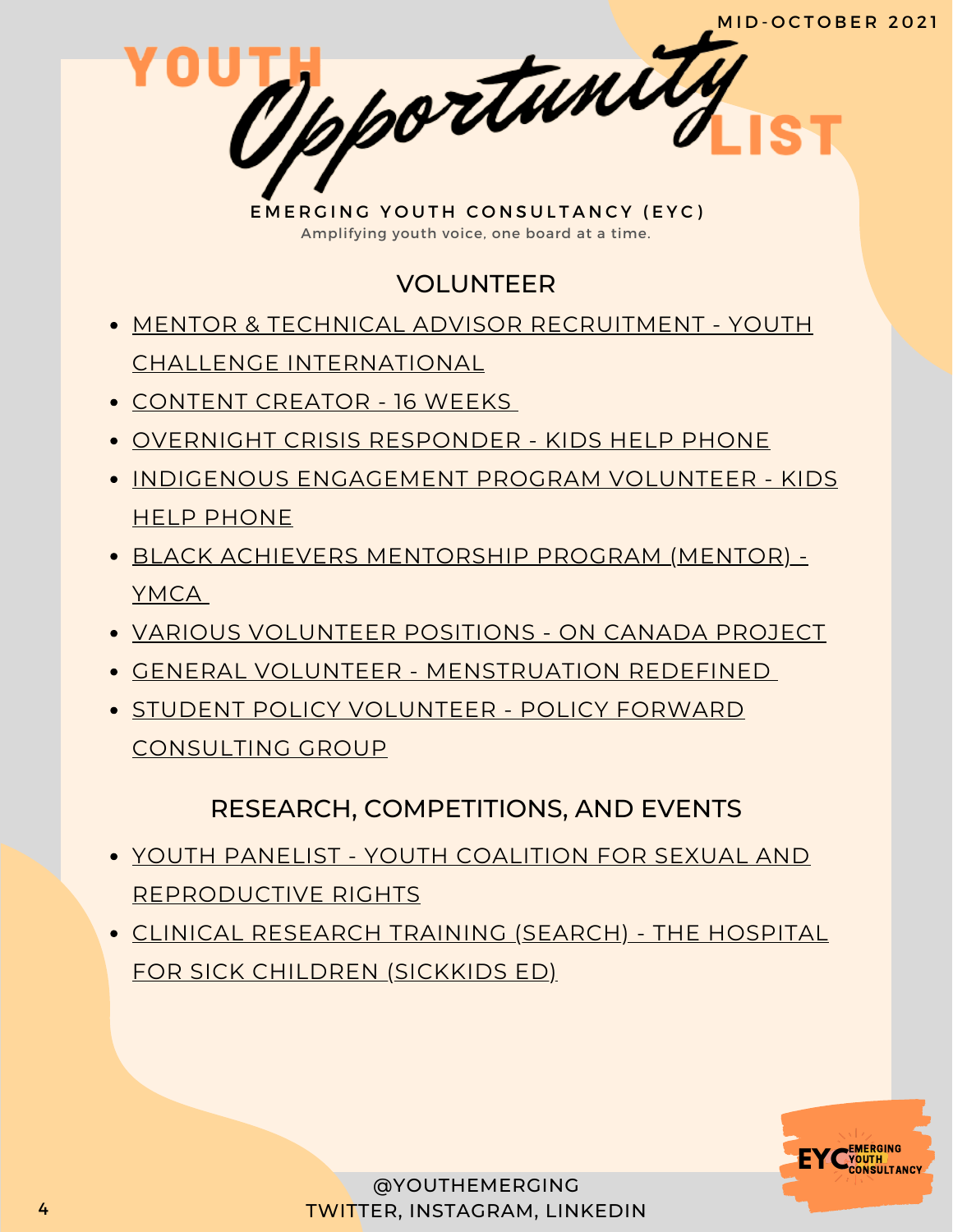PROFESSIONAL DEVELOPMENT & SKILL BUILDING

- DEV DEGREE 2022 [SHOPIFY](https://jobs.smartrecruiters.com/ni/Shopify/f92f7d2f-7359-4066-9111-7df6054c6dc6-dev-degree-2022)
- POLICY WRITING WORKSHOP YOUTH POLICY [ADVOCATES'](https://www.linkedin.com/posts/ypa-policycorner_training-event-policywriting-activity-6848999489592725504-BOQt) POLICY CORNER AND URBAN ALLIANCE ON RACE RELATIONS
- GET ON BOARD [MASTERCLASS](https://girls20.submittable.com/submit) FORA
- YOUTH SUPPORT [SERVICES](https://achev.ca/services/youth/) ACHEV
- EARLY CAREER [CONNECTIONS](https://summit.powertofly.com/) AND MID CAREER PIVOTS POWER TO FLY SUMMIT
- **STUDENT INTERNSHIPS AND PROJECTS [BRIDGESPACE](https://bridgespace.io/)**
- THE [PERSONAL](https://docs.google.com/forms/d/e/1FAIpQLSckp26KhOm7DfXsaNb0_JDS_plLspDnUygOP1cPJbexch6XDA/viewform) COME UP SIS TO SIS TORONTO
- JOB SEARCH & INTERVIEW [WORKSHOP](https://www.runtheworld.today/app/c/jobsearch-interviewskills) WITH ALEENAH ANSARI - FLIK
- NEXT LEVEL (YOUTH & COACH [APPLICATIONS\)](https://girls20.submittable.com/submit) FORA
- BLACK ACHIEVERS [MENTORSHIP](https://ymcagta.org/youth-programs/Black-Achievers-Mentorship-Program) PROGRAM (MENTEE) YMCA
- [FACILITATOR](https://docs.google.com/forms/d/e/1FAIpQLSe1fDhYODRagameDOKsf4_FfWns-yNAQEeNTHWK5Pn7XxHuog/viewform) TRAINING PROGRAM UPSTARTED
- CANON FUTURES [INTERNSHIP](https://www.canonfutures.ca/) CANON CANADA
- PRO BONO TECH [CONSULTING](https://techconsultingcommunity.com/pro-bono-tech-consulting/) PROGRAM TECH CONSULTING COMMUNITY
- ADAPT: ADVANCED DIGITAL AND [PROFESSIONAL](https://www.ryerson.ca/adapt/) TRAINING
- TECH TRAINING [PROGRAMS](https://www.joincolab.io/#Program-Tracks) CO.LAB I YOU BELONG IN **TECH**

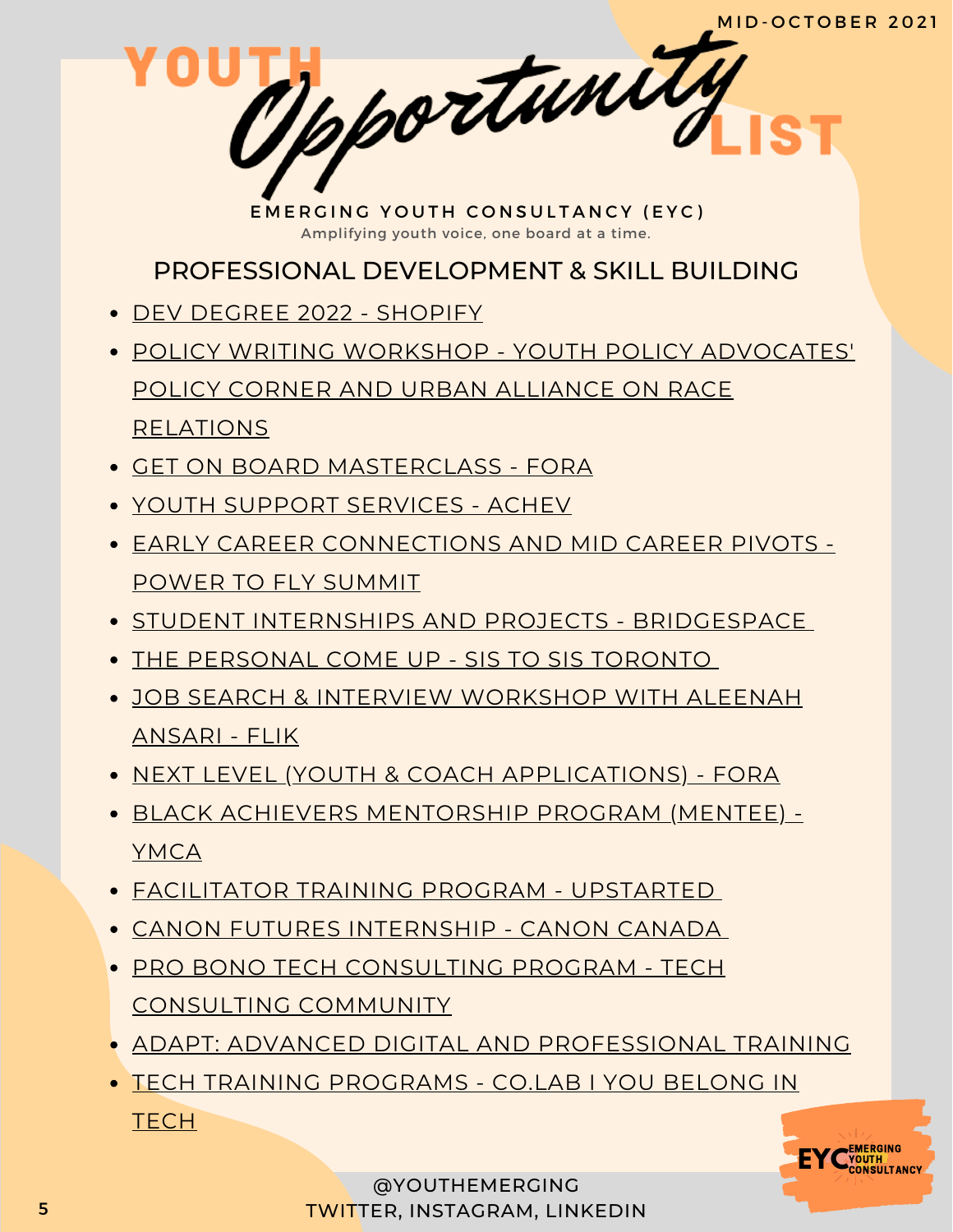- TECH/IT SKILLS TRAINING [PROGRAMS](https://npowercanada.ca/) NPOWER CANADA
- ELEVATE TALENT PROGRAM TORONTO CENTRE FOR LEARNING AND [DEVELOPMENT](https://www.tccld.org/programs/elevatetalent/)
- IMMIGRANT WOMEN INTEGRATION PROGRAM TORONTO CENTRE FOR LEARNING AND [DEVELOPMENT](https://survey.zohopublic.com/zs/I5CCbQ)
- R FOR DATA [SCIENCE](https://r4ds.had.co.nz/)
- **[INDIGENOUS](https://elearning.cancercare.on.ca/course/view.php?id=101) CULTURAL SAFETY COURSE CANCER CARE** ONTARIO
- GOOGLE [SKILLSHOP](https://skillshop.withgoogle.com/)
- COGNIZANT [RETURNSHIP](https://careers.cognizant.com/global/en/cognizant-returnship-program) PROGRAM COGNIZANT
- XTREME TALENT [ACCELERATOR](https://www.investottawa.ca/xtreme-talent-accelerator/?utm_source=LinkedIn&utm_medium=Paid%20Ads&utm_campaign=XTAP%20Paid%20Ads&li_fat_id=f24b5ec5-db43-4428-88f9-92b5a2d0c0dc) INVEST OTTAWA
- MARKETING [RESOURCES](https://acadium.com/) ACADIUM
- YOUTH CLIMATE LEADERSHIP PROGRAM YOUTH CHALLENGE [INTERNATIONAL](https://www.yci.org/innovatemyfuture/youth-climate-leadership/)
- THE [KNOWLEDGE](https://tks.world/program/) SOCIETY
- **INDIGENOUS SKILLS AND [EMPLOYMENT](https://www.nwac.ca/iset/) TRAINING NATIVE** WOMEN'S ASSOCIATION OF CANADA
- ONLINE COURSE: HEALTH IMPACT ASSESSMENT NATIONAL [COLLABORATING](https://www.ncchpp.ca/274/online-course.ccnpps) CENTRE FOR HEALTHY PUBLIC **POLICY**
- [INTRODUCTION](https://docs.google.com/forms/d/e/1FAIpQLSctSd9ZAcZBpswQj0URzEHVXlpF--qyT2AR6_1tKyoFS1iIYQ/viewform) TO USER EXPERIENCE U FOR CHANGE

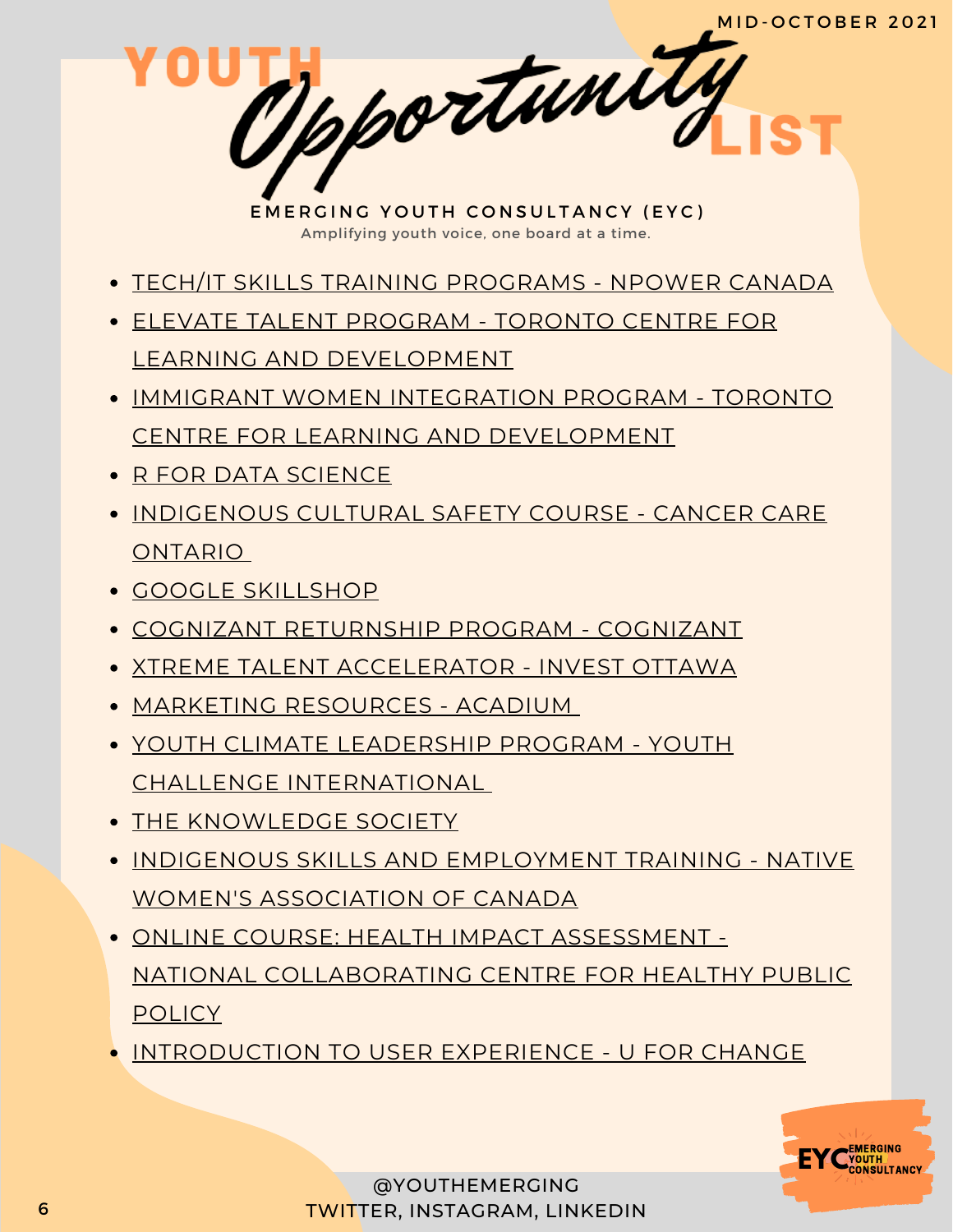- MCGILL X RBC FUTURE LAUNCH [PERSONAL](https://learn.mcgillpersonalfinance.com/account/login/) FINANCE COURSE
- GET JOB READY [PROGRAM](https://idrf.ca/project/getjobready/) IDRF
- FOCUS FORWARD FOR INDIGENOUS YOUTH: [EMPLOYMENT](https://docs.google.com/forms/d/e/1FAIpQLSfRCREo2hIabn1L271SDl0wPRkApB5N12_6bON-DnyYu8lGEg/viewform) 101 & RESUME BUILDING - FOCUS FORWARD FLY
- HIGH SCHOOL [AMBASSADOR](https://www.cpaontario.ca/become-a-cpa/why-cpa/high-school-ambassador-program) PROGRAM CPA ONTARIO
- [QUALITATIVE](https://www.linkedin.com/posts/drphilipadu_qualitative-data-coding-workshop-activity-6819644783024230400-d0mU/) CODING RESOURCE
- EARLY CAREER [CONNECTIONS](https://summit.powertofly.com/) AND MID CAREER PIVOTS POWER TO FLY SUMMIT
- **STUDENT INTERNSHIPS AND PROJECTS [BRIDGESPACE](https://bridgespace.io/)**
- NEXT LEVEL (YOUTH & COACH [APPLICATIONS\)](https://girls20.submittable.com/submit) FORA
- BLACK ACHIEVERS [MENTORSHIP](https://ymcagta.org/youth-programs/Black-Achievers-Mentorship-Program) PROGRAM (MENTEE) YMCA
- CANON FUTURES [INTERNSHIP](https://www.canonfutures.ca/) CANON CANADA

STRUGGLING TO FIND EMPLOYMENT? CURIOUS ABOUT GREEN JOBS?

SUPPORT OUR DIRECTOR OF SUSTAINABILITY AND IMPACT DRIVEN WORK, SABRINA G., → STUDENTS BUILDING BACK BETTER: GLENDON GREEN JOBS [W](https://www.eventbrite.ca/e/students-building-back-better-glendon-green-jobs-webinar-tickets-186409675357)EBINAR

ARE YOU A YOUTH 18-29 LOOKING FOR EMPLOYMENT? HOW DOES GETTING PAID \$150 TO LEARN RESUME + COVER LETTER WRITING, INTERVIEW, PERSONAL BRANDING, AND LINKEDIN SKILLS SOUND?

> SIGN UP FOR IDRF'S GET JOB READY PROGRAM [H](https://idrf.ca/project/getjobready/)ERE